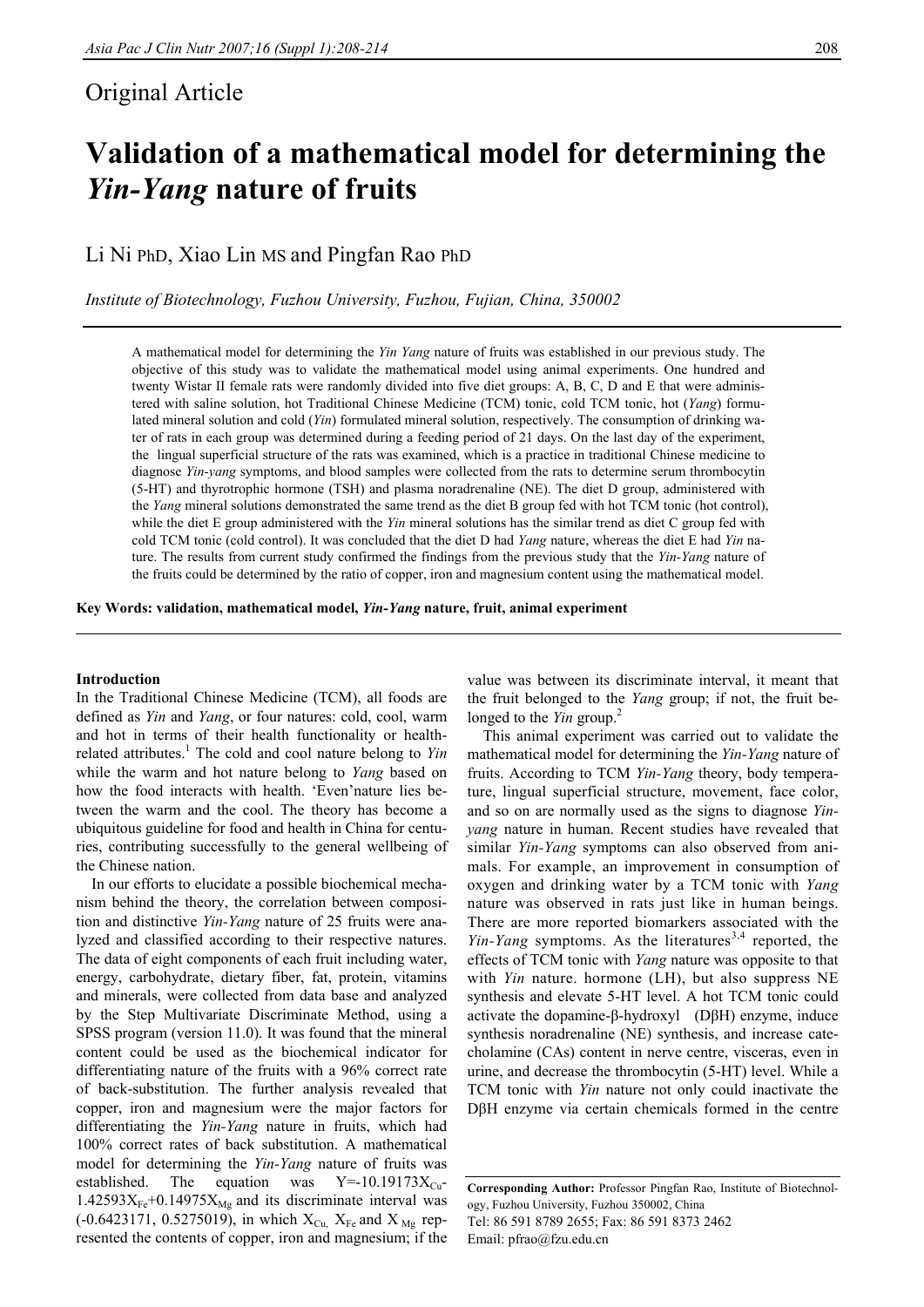nerve of rats suppressing the release of adrenocorticotropic hormone (ACTH), thyrotrophic hormone (TSH), and luteinizing hormone (LH), but also suppress NE synthesis and elevate 5-HT level.

In our previous study investigating the influences of the hot and cold mineral formulations as deduced by the mathematic model, rat's anus temperature was established as an index to evaluate nature of the formulated mineral water. The hot and cold mineral formulations demonstrated effects very similar to the TCM tonic counterparts in the animal test. This indicated the feasibility of validating the mathematic model by animal test.

 In this study, the validity of the mathematic model, for discriminating between fruits, was further evaluated by investigating the effects of the hot and cold mineral formulations on consumption of drinking water during the feeding time, the lingual superficial structure of rats and serum 5-HT and TSH level, as well plasma NE level at the end of experiment in comparison with the typical hot and cold TCM tonics.

# **Materials and methods**

# *Experimental Solution Preparation*

The *Yang* and *Yin* mineral formulations were prepared according to the mathematical model using magnesium sulfate (MgSO<sub>4</sub>), ferrous sulfate (FeSO<sub>4</sub>·7H<sub>2</sub>O) and copper sulfate ( $CuSO<sub>4</sub>·5H<sub>2</sub>O$ ). By orthogonal experimental design with three factors and three levels (Table 1-4), nine formulations for both Yin and Yang formulated mineral solution were prepared. The hot TCM tonic solution was decocted from 50g *Rhizoma Zingiberis* and 50g *Rhizoma Typhonii* in 100ml distilled water. The cold TCM tonic solution was decocted from 57.15g *Gypsum Fibrosum* and 42.85g *Rhizoma Anemarrhenae* in 100ml distilled water.

## *Animal Test Design*

One hundred and twenty WistarII female rats (Medical & Science Center of China, Bejing) with 'even' nature and a body weight of 180 to 200g were randomly divided into five diet groups: A, B, C, D and E. In a 21 days feeding trial, 4 ml experimental solutions were administered daily to the five groups in addition to normal feedings. $5$  The experimental solutions for A, B, C, D and E groups were saline solution, hot TCM tonic solution, cold TCM tonic solution, *Yang* formulated mineral solution, and *Yin* formulated mineral solutions, respectively. In group B and C, 10 rats were with hot TCM tonic and cold TCM tonic, respectively, while in Diet group D and E, each of the 9 formulations of *Yang* or *Yin* formulated mineral solutions was administered to 5 rats, respectively. There were 45 rats in total in both diet D and E groups. On the last day of the experiments, after 6h fasting, the rat was put under light diethyl ether anesthesia before a blood sample was collected into a non clot activation tube from the abdominal aorta and centrifuged at 3000r.p.m. for 5 min within 30min to separate serum and plasma.

# *Consumption of drinking water*

The consumption of drinking water of each rat was recorded daily by weight. Statistic analysis of drinking wa-

|  |                            |  |  | <b>Table 1.</b> Factors and levels of mineral formulated |
|--|----------------------------|--|--|----------------------------------------------------------|
|  | solutions with Yang nature |  |  |                                                          |

| Levels | Factors<br>(mg/100ml) |       |       |
|--------|-----------------------|-------|-------|
|        | Mε                    | Fe    | Cu    |
|        | 9.50                  | 0.400 | 0.088 |
|        | 11.4                  | 0.624 | 0.104 |
|        | 12.1                  | 0.800 | 0.128 |

**Table 2.** Orthogonal table  $L_9(3^3)$  of mineral formulated solutions with *Yang* nature

| Experimental   | Factors | (mg/100ml) |       |
|----------------|---------|------------|-------|
| <b>Numbers</b> | Mg      | Fe         | Cu    |
| 1              | 9.50    | 0.400      | 0.128 |
| $\overline{c}$ | 11.4    | 0.400      | 0.088 |
| 3              | 12.1    | 0.400      | 0.104 |
| 4              | 9.50    | 0.624      | 0.104 |
| 5              | 11.4    | 0.624      | 0.128 |
| 6              | 12.1    | 0.624      | 0.088 |
| 7              | 9.50    | 0.800      | 0.088 |
| 8              | 11.4    | 0.800      | 0.104 |
| 9              | 12.1    | 0.800      | 0.128 |
|                |         |            |       |

**Table 3.** Factors and levels of mineral formulated solutions with *Yin* nature

| Levels |      | Factors (mg/100ml) |       |
|--------|------|--------------------|-------|
|        | Mε   | Fe                 | Λu    |
|        | 13.0 | 0.20               | 0.032 |
|        | 14.1 | 0.40               | 0.064 |
|        | 19 0 | 0.60               | 0.080 |

**Table 4.** Orthogonal table  $L_9(3^3)$  of mineral formulated solutions with *Yin* nature

| Experimental   | Factors (mg/100ml) |      |       |  |
|----------------|--------------------|------|-------|--|
| numbers        | Mg                 | Fe   | Cu    |  |
| 1              | 13.0               | 0.20 | 0.080 |  |
| $\overline{c}$ | 14.1               | 0.20 | 0.032 |  |
| 3              | 19.0               | 0.20 | 0.064 |  |
| 4              | 13.0               | 0.40 | 0.080 |  |
| 5              | 14.1               | 0.40 | 0.032 |  |
| 6              | 19.0               | 0.40 | 0.064 |  |
| 7              | 13.0               | 0.60 | 0.080 |  |
| 8              | 14.1               | 0.60 | 0.032 |  |
| 9              | 19.0               | 0.60 | 0.064 |  |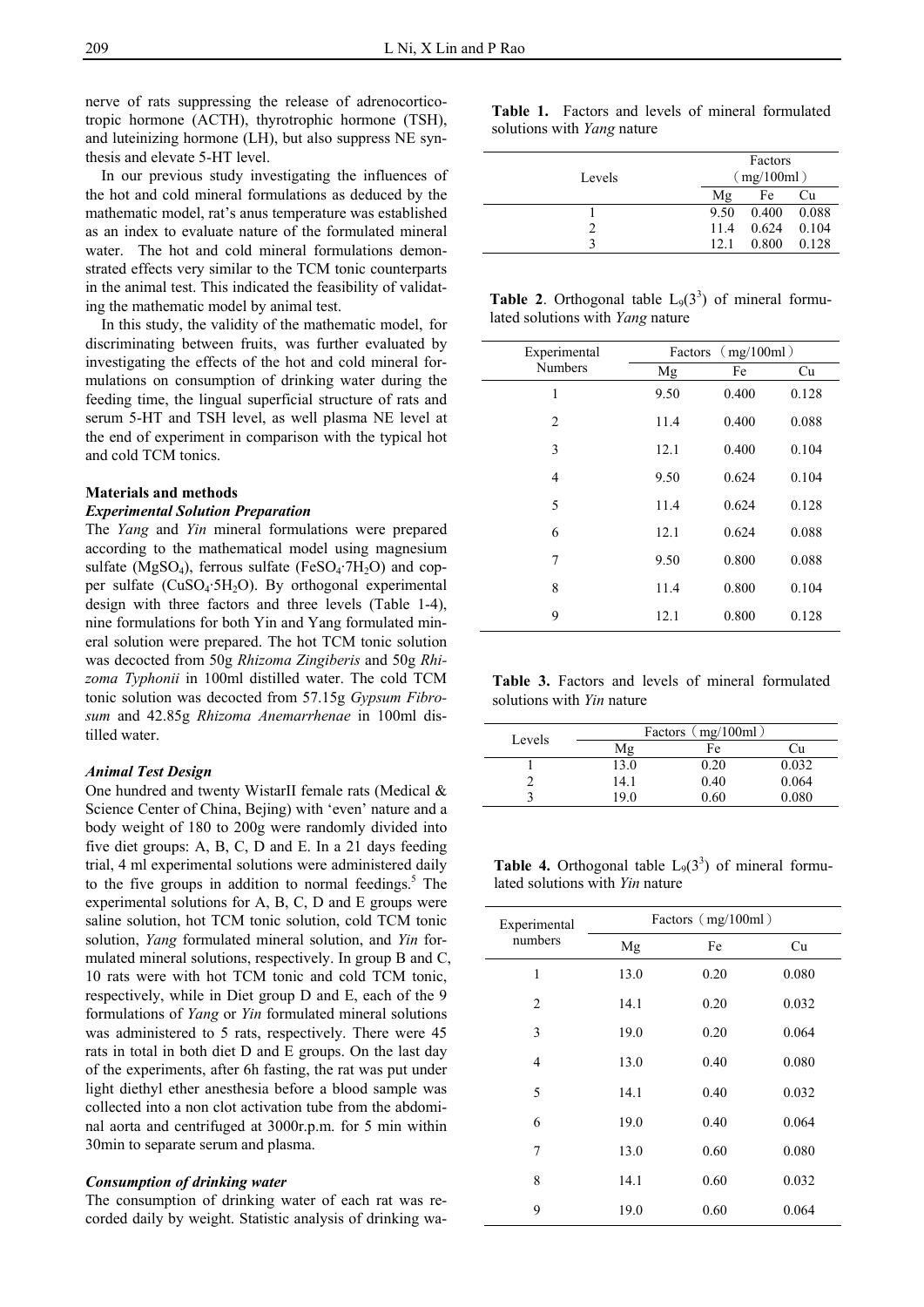ter data was performed using a T-test. Significance of differences was defined at a critical value of 2.021.

## *Lingual superficial structure*

General examination of lingual superficial structure was carried out by an experienced herbalist doctor during the 21 days. $6$  At the end of the experiment, the lingual superficial structure of rats were examined by scanning electron microscope  $(SEM)^7$ . The samples were washed and fixed in a 2.5% glutaraldehyde solution at  $4^{\circ}$ C, then dehydrated in a graded ethanol series. Critical point dried samples were placed on aluminum stub, gold sputtered, and examined at 25kV by SEM (JEM-35CF, JEOL Ltd.).

#### *Determination of serum 5-HT*

0.5ml serum was mixed with 4.5ml acidic butyl alcohol for 5 minutes and centrifugated at 3000r.p.m. for 10 minutes. The supernatant was collected and mixed with 3.0ml heptane and 1.0ml 0.1mol/L hydrochloric acid for 5 minutes, then centrifugated at 3000r.p.m. for 5 minutes. The lower aqueous phase was colleted and mixed with 5-HT standard solution, 0.1mol/L hydrochloric acid, 82.4mmol/L Cysteine solution and 447.3umol/L (60mg/L) o-phthalaldehyde (OPT) solution, then incubated at 100℃ for 10 minutes. The mixture was cooled to room temperature and measured for its intensity of fluorescence in excitation wavelength of 350nm and emission wavelength of 477nm by fluorescent spectrophotometer (MPF-4, Hitachi, Japan). Distilled water was used instead of the blood serum as a blank.*8, 9*

#### *Measurement of plasma NE*

Plasma NE was measured by the method of fluorescence analysis.*<sup>10</sup>*

#### *Assay of serum TSH*

Serum TSH was assayed by radioimmunoassay on γradiation immunity counter (GC-911, University of Chinese Science and Tech. Co.)*<sup>11</sup>*

*Determination of serum copper, iron and magnesium*  Serum copper, iron and magnesium were determined by the method of spectrophotometer.<sup>12,13,14,15</sup> Data were expressed as mean  $\pm$  standard derivation (SD). Coefficient between mineral contents in formulated solution and serum of rats at the end of feeding trial was analyzed using Pearson correlation. Statistic analysis of the data was performed using software of SPSS Statistical Package version 7.0 (SPSS Inc., Chicago, IL, USA).  $p$  values <0.05 were considered as significant.

# **Results and discussion**

As a control, the average drinking water consumption of the diet group A was 19.39mL/rat in 21days, while the diet group B, C, D, and E consumed 26.61mL/rat,

15.40mL/rat, 23.22mL/rat, and 16.95mL/rat, respectively. The diet group B, a hot TCM tonic group, and the group D fed with 'hot' formulated mineral solution, consumed more drinking water than the diet A group. The diet group C group, a cold TCM tonic group and the diet E group fed with 'cold' formulated mineral solution, consumed less water than the control group. The trend of the daily average water consumption of the group B, C, D and E could be expressed by the flowing equa-<br>tions  $y = 22.528e^{0.0146x}$   $v = 16.407e^{-0.0064x}$ tions  $y = 22.528e^{-x}$ ,  $y = 16.407e^{-0.0064x}$ , , and  $y = 17.952e^{-0.0035x}$  (Fig 1). As T test results in Table 5 indicate, the water consumption between either group B and D or group C and E is not significantly different, while the water consumption between the two 'hot' formula groups (diet group B and D) and two 'cold' formula groups (diet group C and E) are significantly different. It is apparent that the diet group B and D, the diet group C and E share similar properties. According to 'Ben Cao Gang Mu', one of the most important Chinese medical material books, *Rhizoma Zingiber* and *Rhizoma Typhonii* are of very hot nature while *Gypsum Fibrosum* and *Rhizoma Anemarrhenae* are of very cold nature. The combination of the two hot herbals constitutes the most representative 'hot' formulation and the combination of two cold herbals represents the 'cold' formulations in TCM. Based on the results of drinking water consumption, the nature of the 'hot' formulated mineral solution for group D should be *Yang*, and that of the group E should be *Yin*.

 Examination of tongue coating is an important means for TCM doctors to diagnose a person's health status, especially in terms of Yin and Yang balance. Generally when one is under *Yang* status, his or her tongue fur would be thick, yellow and dry, when one's nature is *Yin*, his or her tongue fur would appear thin, white and moisturized. The tongue examination by an experienced herbalist showed that the lingual superficial structure of the rats in group B and D were slightly yellow and dry, while

**Table 5.** T-test of the average consumption of drinking water of each group

| Degrees of freedom |
|--------------------|
| 40                 |
| 40                 |
| 40                 |
| 40                 |
| 40                 |
| 40                 |
| 40                 |
| 40                 |
| 40                 |
| 40                 |
|                    |

**Table 6.** Contents of copper, iron and magnesium in the blood serum of rats

|                             | $Mg \ (µmol/L)$    | Fe $(\mu \text{mol/L})$ | $Cu \ (µmol/L)$ |
|-----------------------------|--------------------|-------------------------|-----------------|
| Blood Serum of Diet D group | $0.524 \pm 0.0230$ | $64.3 \pm 6.629$        | $35.8\pm4.42$   |
| Blood Serum of Diet E group | $0.633 \pm 0.0529$ | $57.5 \pm 5.47$         | $24.3\pm 6.17$  |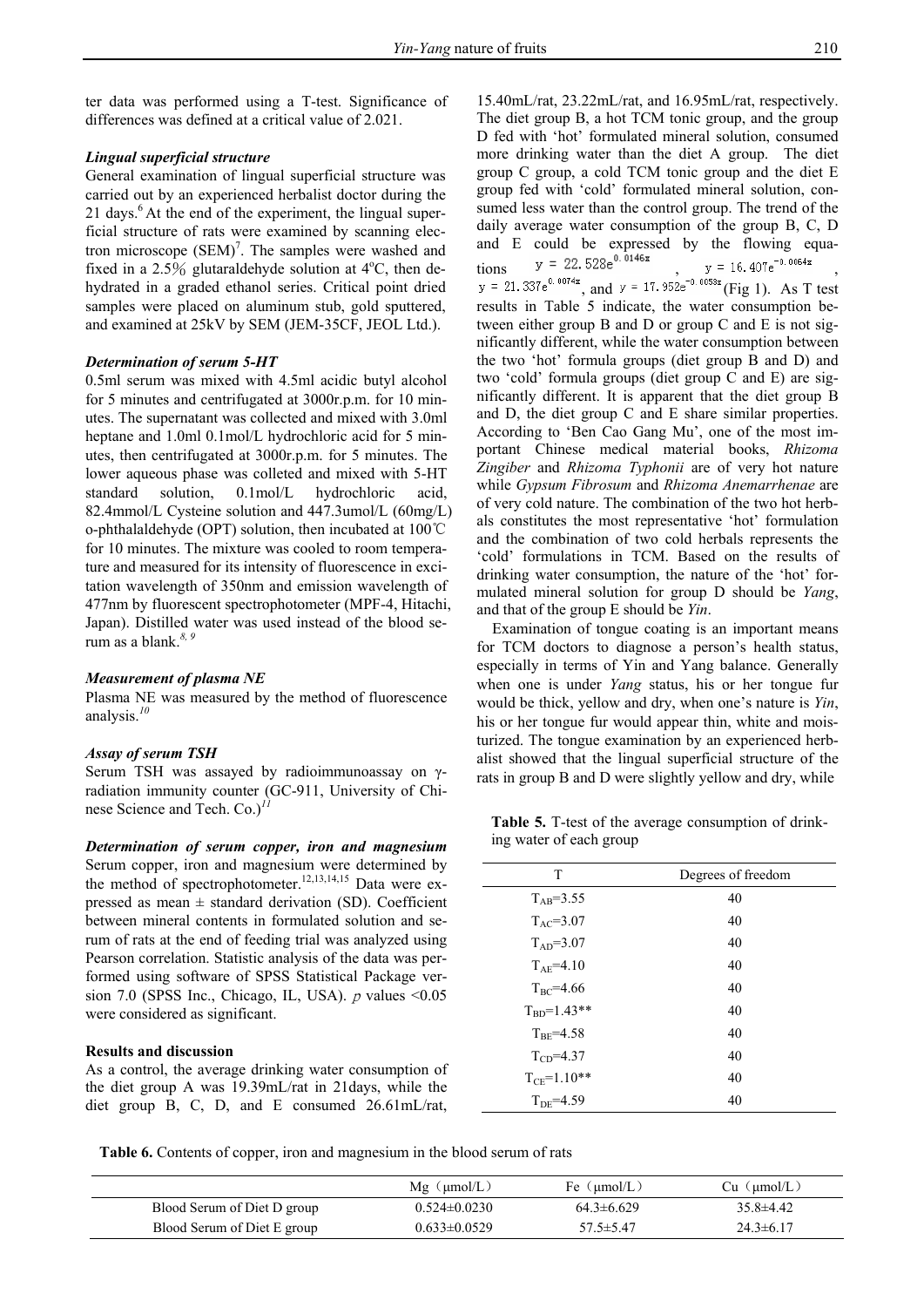

**Figure 1.** Daily average water consumption of each group of rats.

the rats in group C and E had slightly white and wet tongues. The results indicated that the rats in group D had *Yang* nature while those in group E had *Yin* nature after feeding with the *Yang* and *Yin* formulate mineral solutions, respectively. It can be concluded that the diet D had similar nature to diet B as the diet E to the diet C.

 Interesting results were obtained by the microscopic study of lingual superficial structure of rats fed with the 'hot'and 'cold' formulated solutions. As shown in Figure 2a of the scanning electron microscope (SEM) pictures of tongue filiform papillae and the fungiform papillae of a rat with 'even' nature, the filiform papillae appears thin and long while the fungiform papillae a mushroom shaped. The SEM pictures of filiform papillae of the rats from group D and E were shown in Fig. 2b and 2c, respectively. It can be observed that more cracks on the filiform papillae in D group rats than those of group E rats. The cracks on filiform papillae of group D rats could be seen more clearly in Fig 2c. Comparing image pattern of the fungiform papilla of group D rats (Fig 2f) with those of group E rats (Fig 2e), a large deep hole can be seen in the center of the fungiform papilla of group D rats, but no visible hole from that of group E rats. As reported in a study of human tongue<sup>16</sup>, cracks on the filiform papillae and deep holes on the fungiform papilla forma coarser papilla surface as a result of keratinization of epithelial cells. The characteristic thick, yellowish and dried tongue fur, a typical lingual superficial structure for a person under *Yang* status in TCM, corresponds well with the coarser papilla surface caused by high degree of keratinization of tongue epithelial cells. It is evidenced by the rougher surfaces of both filiform and fungiform paplilla of the rats administered with 'hot' formulated mineral solution.

 Examination of lingual superficial structure by an experienced TCM doctor can be amazingly accurate, nevertheless, still remains a subjective rather than objective process. Some efforts have been made to improve the lingual superficial structure analysis more scientific

Table 7. Pearson Correlation coefficient between mineral contents in formulated solutions and in the blood serum of rats after feeding the corresponding diets for 21 days

| Minerals                           | Pearson Correla-<br>tion coefficient |
|------------------------------------|--------------------------------------|
| Magnesium content in diet group D  | $0.829$ <sup>**</sup> )              |
| Iron content in diet group D       | $0.988$ <sup>**</sup> )              |
| Copper content in diet group D     | $0.983$ <sup>**</sup> )              |
| Magnesium content in diet group Ep | $0.978$ <sup>**</sup> )              |
| Iron content in diet group E       | $0.976$ <sup>**</sup> )              |
| Copper content in diet group E     | $0.985$ <sup>**</sup> )              |

through graph analysis<sup>17</sup>, but no work has been reported using ultrastructural means to investigate the TCM lingual superficial structure. Though much more work is necessary in order to define the ultrastructural patterns of tongues of *Yin* and *Yang* symptoms, our preliminary results of microscopic analysis of lingual superficial structure of *Yin* and *Yang* status clearly indicate the methodology can be extremely useful in modernizing the ancient and critical practice of tongue examination in TCM. There is no any available explanation to how a person under '*Yang*' status would have a higher degree of keratinization of tongue epithelial cells. It may become a meaningful breakthrough point to elucidate the scientific principles behind the most important practice of diagnosis in TCM.

The results for plasma NE, and serum 5-HT and TSH are summarized in Figure 3. NE and TSH levels from group B and D were elevated, in comparison with those of group A, while those of group C and E demonstrated lower values. On the other hand, the average 5-HT levels of group B and D were lower than that of group A, while group C and E had higher 5-HT levels. As previously reported<sup>3,4</sup>, the hot TCM tonic could activate the synthesis of NE, elevate TSH, but decrease 5-HT, and the results from group B showed exactly the same tendency. In this study, group D, administered with the *Yang* mineral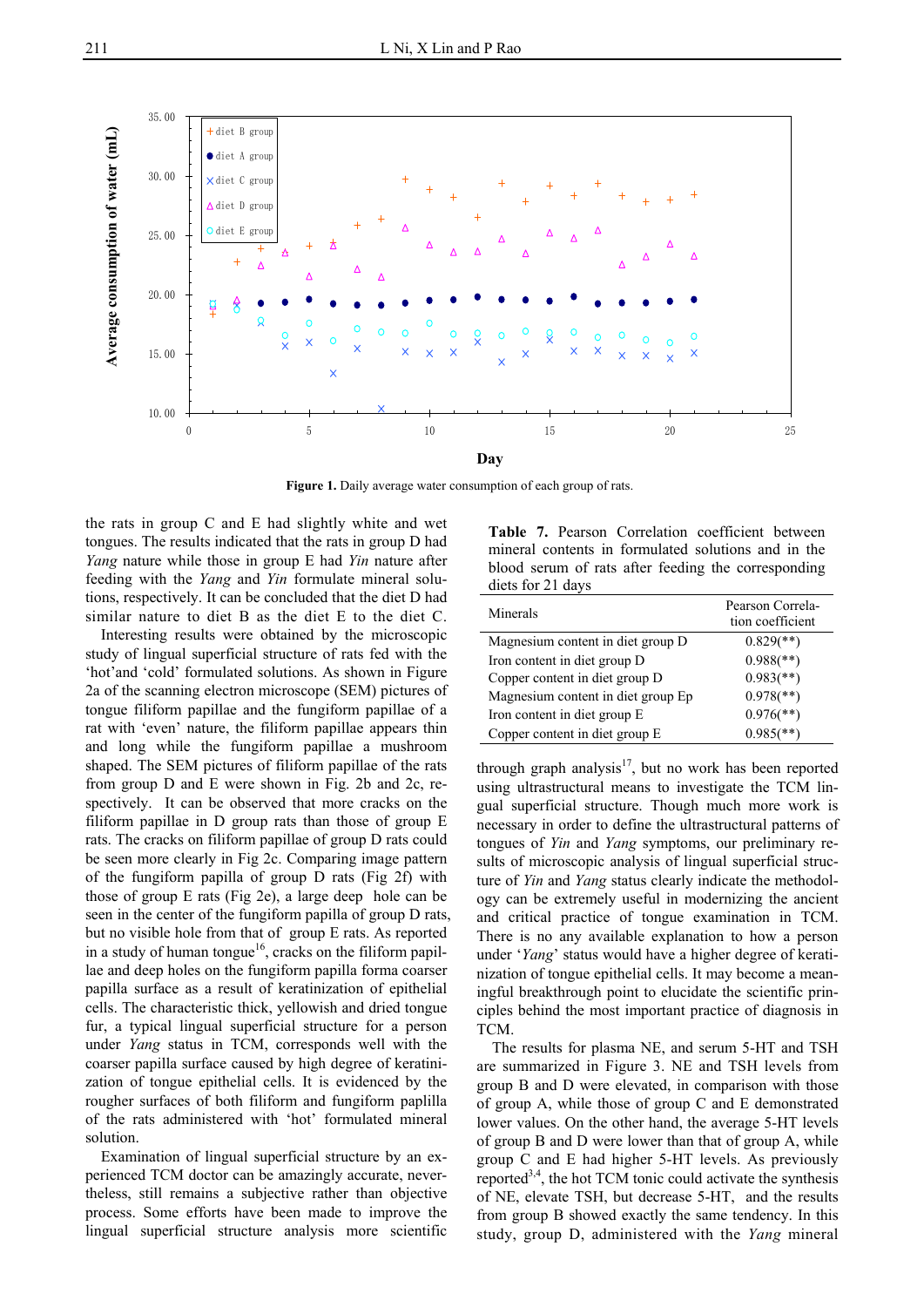

Figure 2. Scanning electron photographs of Filiform papillae and fungiform papilla. (a) A rat with 'even' nature, (b) Diet group E, (c) Diet group D, (d) Amplificatory photograph of filiform papillae of the diet group D, (e) Fugiform papilla of the diet group E (f) Fugiform papilla of the diet group D



**Figure 3.** Average contents of plasma NE, serum 5-HT and TSH of each group of rats.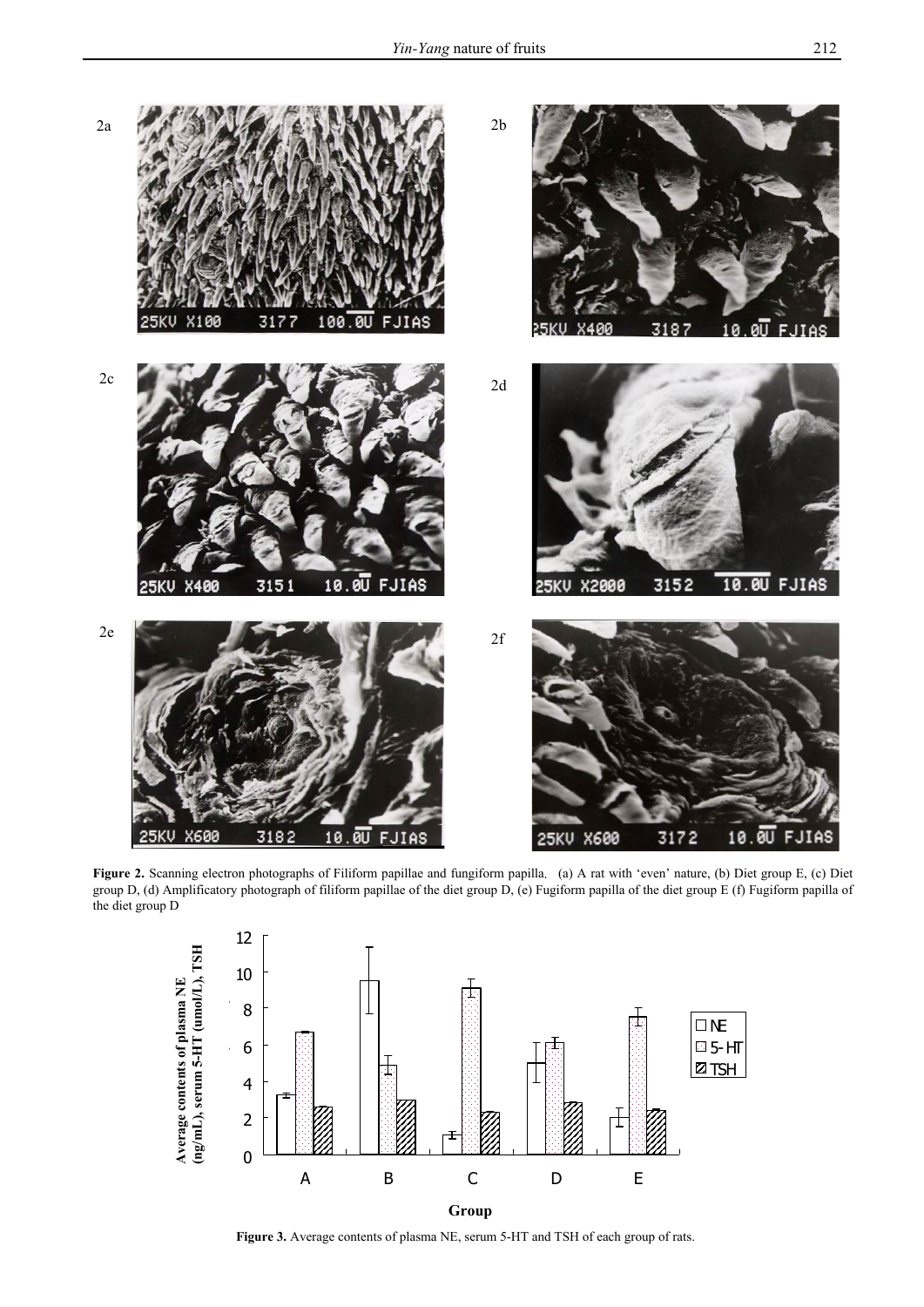solution, demonstrated the same impact as group B which served as a control for hot TCM tonic, while group E administered with the *Yin* mineral solution was similar to group C. The results confirmed that group D shared the same nature as diet B while group E as group C.

 Serum copper, iron and magnesium levels in the rats at the end of the feeding were also determined. Data analysis was carried out by Pearson Correlation coefficient. As shown in Table.2, the average contents of copper, iron and magnesium in the formulated minimal solutions correlates well with the average contents of copper, iron and magnesium in serum of the rats, implying that the minerals by feeding could be well assimilated thus caused the change in the *Yin-Yang* status of the rats.

 It was previously reported that the hot-cold nature of TCM could be correlated to the contents of Fe, Mn, Cu and Zn based on an analysis of 176 TCM ingredients<sup>18</sup>, and Fe content positively correlated to the nature of TCM ingredient from hot to cold ( $\gamma$ =0.547,  $p$  < 0.01), while Mn content positively correlated ( $\gamma$ =-0.570 7, *p*<0.02). The greatest difference between those findings and our mathematical model is that the latter has a much higher correct rate of 100%, and that it is the proportions of Cu, Fe, and Mg rather than the content of individual element that determines the hot-cold nature. The remarkably lower correlation rate in TCM nature prediction may be due to the multiple process of preparation of TCM ingredients such as sun-drying, heating, extraction, which may result in complexity in the existing status of minerals as well as different availability of different minerals. On the contrary, it is relatively simple in the case of fresh fruit. Those negligence may well be the reason why the conclusion about influence of Fe on TCM nature in the reported work was the opposite to our conclusion about effects of Fe on fruit nature. It is likely that the correlation between the mineral contents to the TCM ingredient hot-cold nature would be dramatically improved if the influence of preparation processes, and mineral status were reconsidered.

 One of the most interesting findings in this work is, quite certainly the interaction of minerals can be completely different from the effect of individual element, especially in the case of fruits. It is the relative proportion of different elements rather than the absolute level of individual element that dictates effects on the physiological status. Biochemical functions of individual elements of Cu, Fe, and Mg have been extensively investigated and elucidated, but the effects of different combination of different elements relatively unknown. Understanding the impact of a group of elements on health is important in elucidating fruits health function since each fruit is a package of minerals with a certain ratio.

#### **Conclusion**

Our previous work demonstrated that the hot and cold mineral formula deduced from our mathematical model exerted exactly the same influences of the rat anus temperature as the typical hot and cold TCM. This study has found that the hot and cold formulated mineral solutions based the mathematical model demonstrate exactly the same functions as the TCM *Yin* and *Yang* controls on rat biomarkers such as drinking water consumption, tongue phenomena, plasma NE level, serum TSH and 5-HT level, The results from current study have further proved that contents of copper, iron and magnesium and their relative ratio are the determining factor for fruit's *Yin-yang* nature, and that the mathematical model proposed in previous study can be used to differentiate the hot and cold nature. It has also been revealed that the cornification of the filiform papillae and the fungiform papillae is more serious in hot syndrome rats than that of in cold syndrome rats. Microscopic analysis of the tongue ultrastructure can be a useful method in diagnosing the *Yin* and *Yang* status. Finally, the importance of understanding of minerals as a group rather than individually is indicated in this study.

#### **Acknowledgement**s

We acknowledge Prof. Jian Du, who works in Fujian University of Traditional Chinese Medicine, for his great help with the explanation of the theory of TCM and discussion of the experimental design. In addition, we would like to thank Dr. Guangwei Huang of California Almond Board for his suggestions for the manuscript.

#### **References**

- 1. Lu HC. Chinese Natural Cures: Traditional Methods for Remedies and Prevention. Black Dog & Leventhal Publishers, New York, USA. 2006.
- 2. Lin X, Ni L, Liang FB, Rao PF. Biochemical Evidence behind the Traditional Chinese *Yin Yang* Theory in Fruits. The 5<sup>th</sup> International Conference on Food Science and Technology Proceedings, Volume I, China Light Industry Press, Beijing, China. 2003:1-4.
- Zhang JX, Wang CP, Ma WQ. Basis for Traditional Chinese Medicine. Press of Literature of Science and Technology of Shanghai, Shanghai, China. 2001.
- 4. Meng QY. Study method and experiment technology of Traditional Chinese Medicine combined Western Medicine. Press of Ancient Book of Traditional Chinese Medicine, Beijing, China. 1999.
- 5. Lin X, Ni L, Liang FB, Rao PF. Validate the Mathematic Model of Discriminating the Natures in Fruits by the Animal Model Test of Measuring the Anus Temperature of Rats. Chinese Institute of Food Science and Technology, 2003:170.
- 6. Li NM. Chinese Tongue Diagnosis. Press of Xue Yuan, Beijing, China. 1995.
- 7. Zhu LX, Cheng NK, Gao XZ. Electron Microscope Technology in Biology. Press of Peking University, , Beijing, China. 1983.
- 8. Zhang XM, Gu RJ, Zhang ZX. Fluorescenc determining method of 5-HT of blood serum. Journal of medicine determine of Shanghai, 1994; 9: 21.
- 9. Miller FP. Comparative effects of p-chlorophenylamine,pchloroamphetamine and p-chloro-N-methylamphetamine on rat brain norpinephrine, Serotonin and 5-hydroindole-3 acetic acid. Biochem pharmacol,1970; 1:435.
- 10. Jin J, Jin HK, Liu LS. New method of determining NE and N of blood plasma. Journal of Chinese Pharmacology, 1984; 5: 89.
- 11. Rodbard D. and Lewald JE, Computer Analysis of Radioligand Assay and Radioimmunoassays Date, Acta Endocr. 1970; 147:79.
- 12. Grindler EM, Heth DA. Colorimetric determination with bound 'calmagite' of magnesium in human blood serum. Clin Chem. 1971; 17:662.
- 13. Tietz NW. Clinical Guide to Laboratory Tests. W. B. Saunders Co, Philadelphia, USA. 1983; 152.